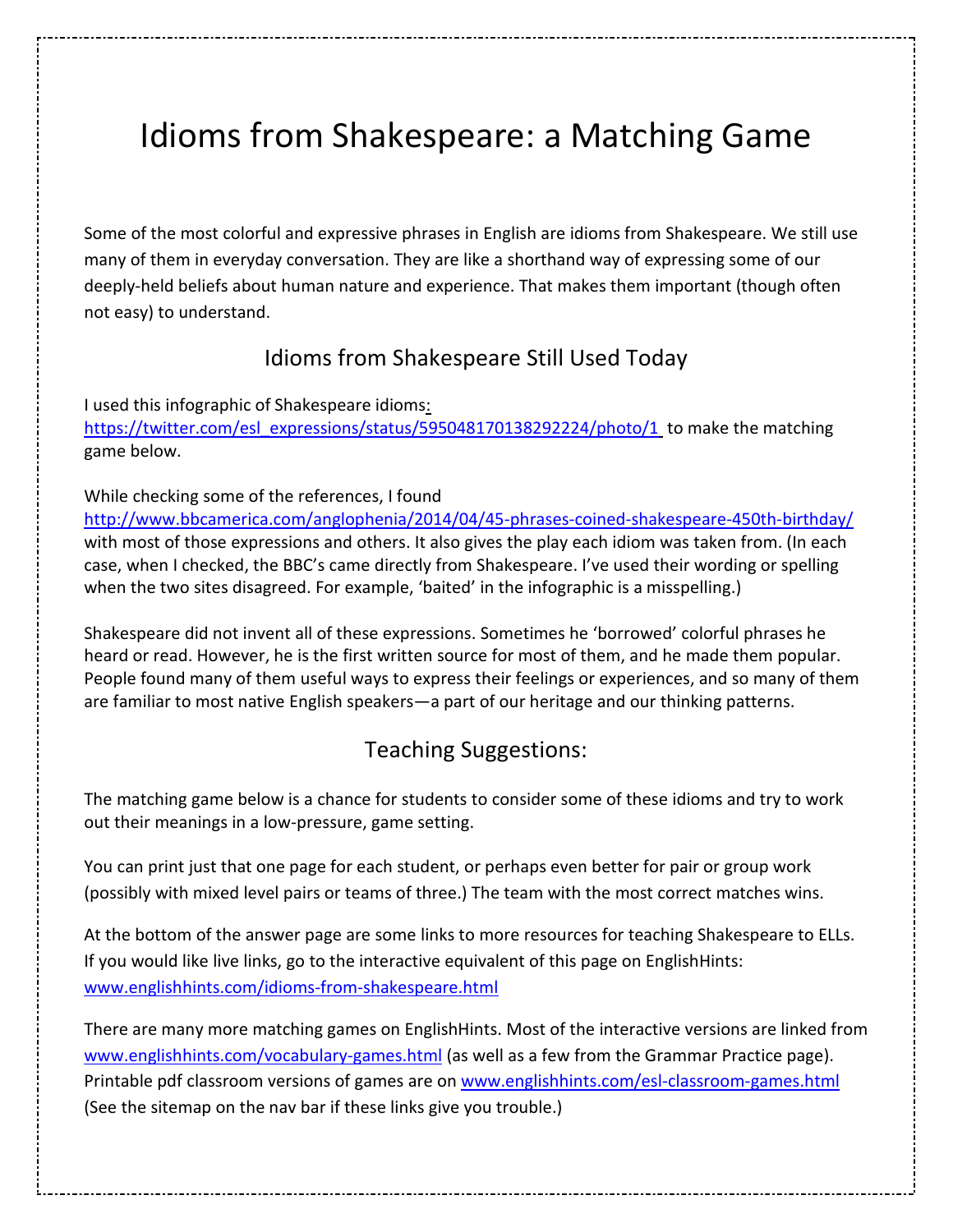

Would you chase a wild goose?

# Can you guess the meanings of these idioms from Shakespeare?

Match the Shakespeare idioms on the left with their meanings on the right. (The first one has been done for you.)

- 1. A\_ green eyed monster A. jealousy
- 
- 3. Leart of gold C. not good or bad
- 
- 5. \_\_ bated breath **E.** kind and generous
- 
- 
- 
- 9. \_\_ come what may **I.** timid or afraid
- 
- 11. wear my heart upon my sleeve K. I'll find a way to get what I want
- 
- 13. break the ice M. frightening
- 
- 
- 
- 
- 
- 
- 2. set my teeth on edge B. stay out of sight, unnoticed
	-
- 4.  $\Box$  faint hearted  $\Box$  and  $\Box$  and  $\Box$  and  $\Box$  and  $\Box$  and  $\Box$  and  $\Box$  and  $\Box$  and  $\Box$  and  $\Box$  and  $\Box$  and  $\Box$  and  $\Box$  and  $\Box$  and  $\Box$  and  $\Box$  and  $\Box$  and  $\Box$  and  $\Box$  and  $\Box$  and  $\Box$  and  $\Box$  and  $\$ 
	-
- 6. So-so **F.** whatever happens
- 7. good riddance and some controller and G. limited breathing due to tension, awaiting news
- 8. Lie low **B.** H. irritate or bother me
	-
- 10. in a pickle  $\qquad \qquad$  J. feelings can make us ignore obvious problems
	-
- 12. full circle **L.** acting so foolishly that others mock you
	-
- 14. wild goose chase N. in a difficult situation
- 15. the world is my oyster **O. things have come back to where they started**
- 16. laughing stock **P.** a hopeless effort with no chance of success
- 17. makes your hair stand on end **Q.** whatever I feel is obvious to everyone
- 18. love is blind R. start something

© 2015 by www.EnglishHints.com All rights reserved.